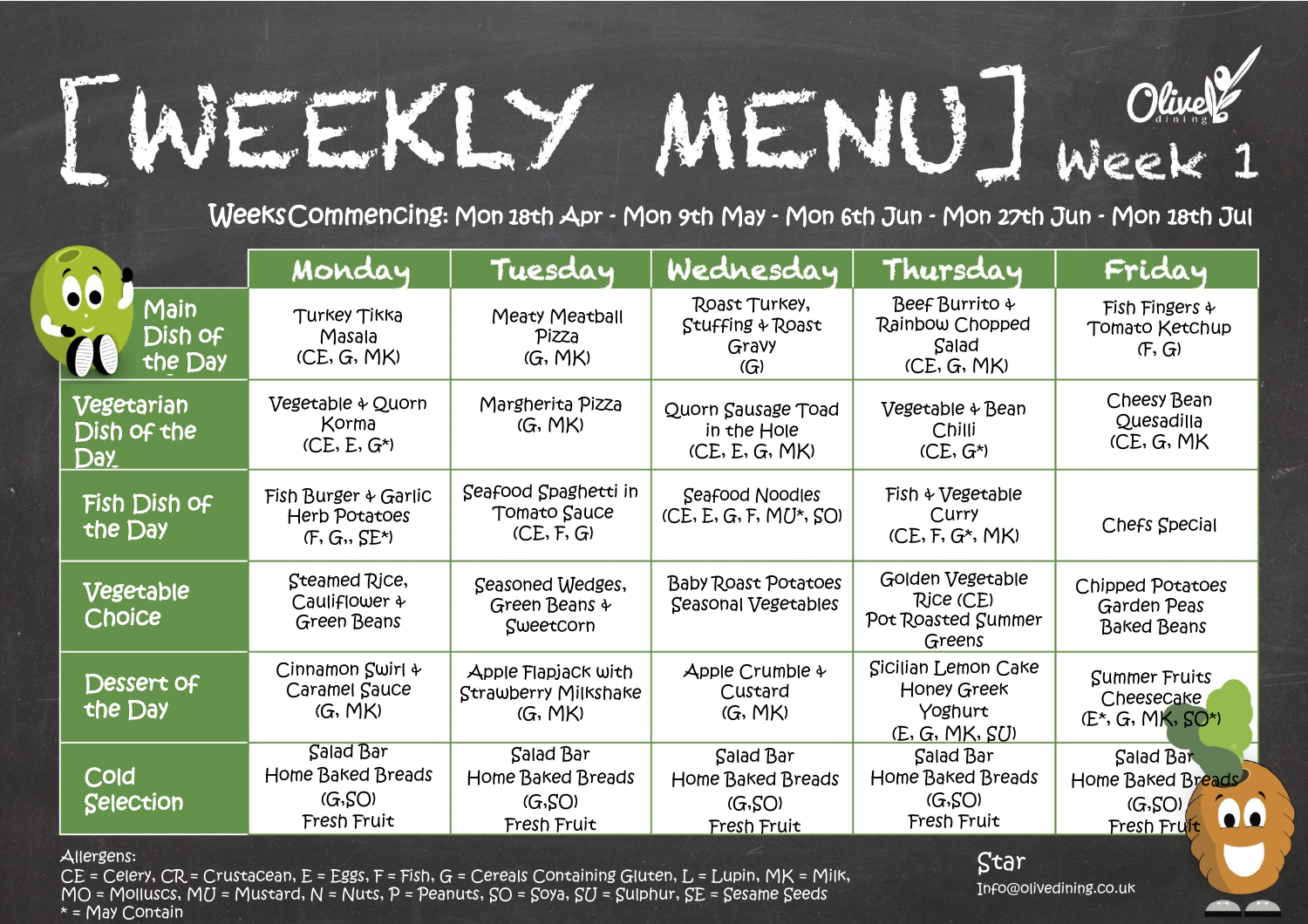## [WEEKLY MENU] Week 2

Weeks Commencing: Mon 25th Apr - Mon 16th May - Mon 13th Jun - Mon 4th July

|                                                 | Monday                                                          | Tuesday                                                  | Wednesday                                                            | Thursday                                                 | Friday                                                                                |
|-------------------------------------------------|-----------------------------------------------------------------|----------------------------------------------------------|----------------------------------------------------------------------|----------------------------------------------------------|---------------------------------------------------------------------------------------|
| Main<br>Dish of<br>the Day                      | Chinese Turkey<br><b>Noodles</b><br>$(CE, E, G, MU^*, SO)$      | Pepperoni Pizza<br>(G, MK)                               | Roasted Garlic +<br>Thyme Turkey                                     | Turkey Fajitas<br>(CE, G, MK)                            | Baked<br><b>Battered Fish</b><br>$4$ Ketchup<br>$O_{L}$ 00<br>$\sim$ $\sim$<br>(F, G) |
| Vegetarian<br>Dish of the<br><b>Day</b>         | Sweet + Sour<br>Quorn<br>(CE, E)                                | Cherry Tomto +<br><b>Basil Pizza</b><br>(G, MK)          | Piri Piri Quorn<br>Fillets<br>(CE, E)                                | Quorn $4$ Bean<br>Buritto<br>(CE, E, G, MU)              | ÔÔ<br>Macaroni<br>Cheese<br>$\bullet$<br>$\bullet$<br>(G, MK)                         |
| Fish Dish of<br>the Day                         | Seafood & Dill<br>Pasta Bake<br>(CE, F, G, MK)                  | $Fish \triangleleft Vegetable$<br>Dhal<br>$(CE, F, G^*)$ | Fishermans Pie<br>(F, G, MK)                                         | Seafood<br>Arrabiatta<br>(CE, F, G)                      | <b>Chefs Special</b>                                                                  |
| Vegetable<br><b>Choice</b>                      | Steamed Rice Wok<br>Fried<br>Greens (G, SO)                     | <b>Seasoned Wedges</b><br><b>Seasonal Vegetables</b>     | <b>Baby Roast Potatoes</b><br>Medley of Seasonal<br>Vegetables       | Mexican Rice Salad<br>(SU)<br>Roasted Corn Ribs          | Chipped Potatoes<br><b>Baked Beans</b><br>Garden Peas                                 |
| Dessert<br>of the<br>Day                        | <b>Banoffee Pie</b><br>(G, MK)                                  | Pancakes with<br>Summer Fruit<br>Compote<br>(E, G, MK)   | Chocolate Beetroot<br>Brownie & Chocolate<br>Sauce<br>(E, G, MK, SO) | Strawberry Eton<br>Mess<br>(E, MK)                       | Belgian Waffle with<br>Chocolate Sauce<br>(E, G, MK, SO)                              |
| Cold<br>Selection<br>$\bullet$ .<br><b>Milk</b> | <b>Salad Bar</b><br>Home Baked Breads<br>(G, SO)<br>Fresh Fruit | Salad Bar<br>Home Baked Breads<br>(G, SO)<br>Fresh Fruit | Salad Bar<br>Home Baked Breads<br>(G, SO)<br>Fresh Fruit             | Salad Bar<br>Home Baked Breads<br>(G, SO)<br>Fresh Fruit | Salad Bar<br>Home Baked Breads<br>(G, SO)<br>Fresh Fruit                              |

Celery,  $\emph{CR}$  = Crustacean, E = Eggs, F = Fish, G = Cereals Containing Gluten, L = Lupin, MK = Milk,  $MO = MO$ luscs,  $MU = M$ ustard,  $N = N$ uts,  $P = Pe$ anuts,  $SO = S$ oya,  $SU = S$ ulphur,  $SE = S$ esame  $S$ eeds  $M$ ay Contain

Star

Info@olivedining.co.uk